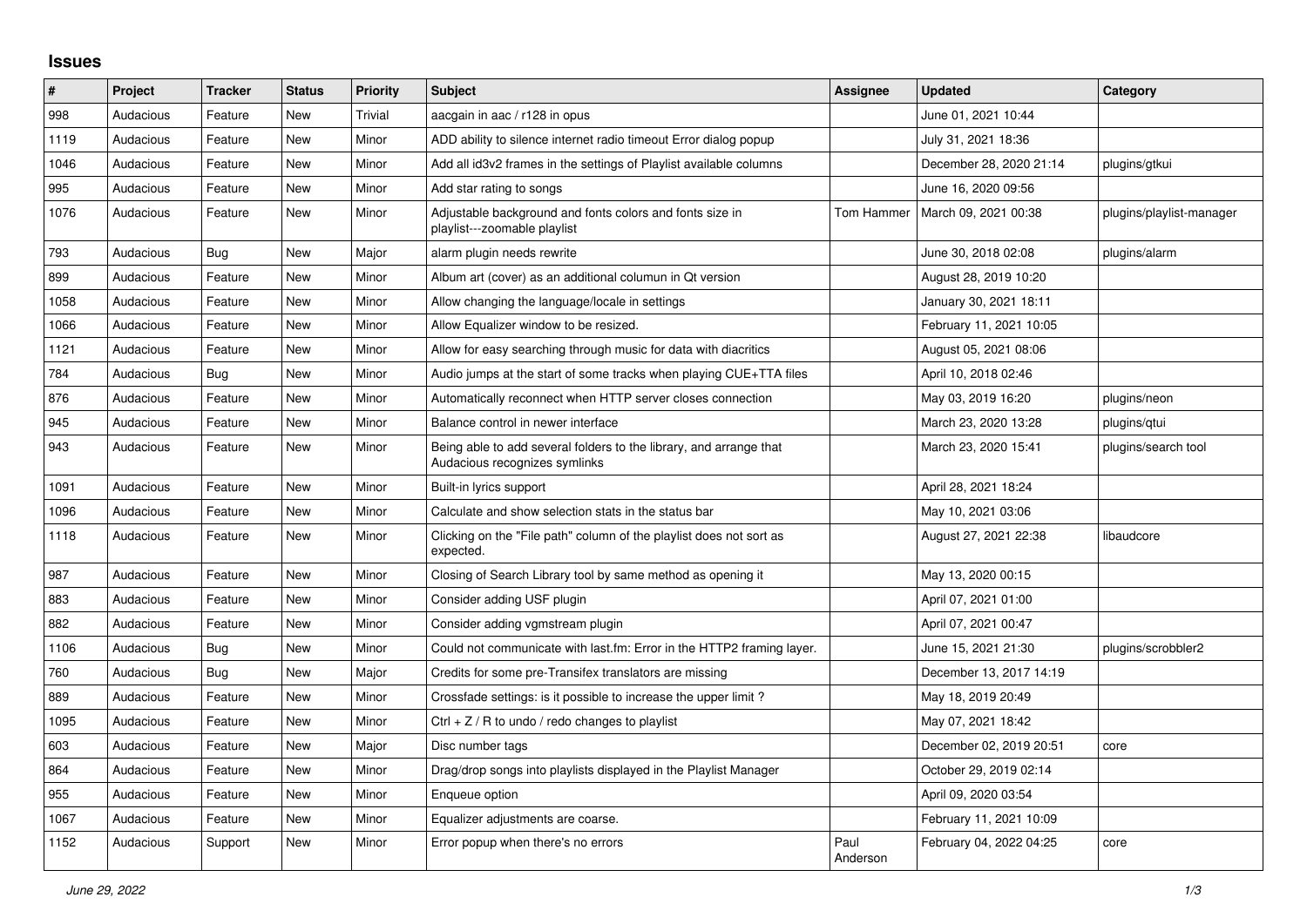| $\sharp$ | Project   | <b>Tracker</b> | <b>Status</b> | Priority | <b>Subject</b>                                                                                                                            | <b>Assignee</b> | <b>Updated</b>           | Category           |
|----------|-----------|----------------|---------------|----------|-------------------------------------------------------------------------------------------------------------------------------------------|-----------------|--------------------------|--------------------|
| 875      | Audacious | Feature        | New           | Major    | Extended M3U support                                                                                                                      |                 | March 20, 2019 19:11     | plugins/m3u        |
| 1116     | Audacious | Feature        | New           | Minor    | feature request: miniview mode with QT or GTK interace                                                                                    |                 | February 08, 2022 06:53  |                    |
| 1082     | Audacious | Feature        | New           | Minor    | File writer option to pad track numbers with leading zeros                                                                                |                 | March 31, 2021 00:15     | plugins/filewriter |
| 1130     | Audacious | Feature        | New           | Minor    | folders for tabs in the playlist head (an enhancement suggestion, not a<br>bug)                                                           |                 | October 24, 2021 19:04   |                    |
| 500      | Audacious | Feature        | <b>New</b>    | Minor    | fullscreen album art                                                                                                                      |                 | April 08, 2020 19:17     |                    |
| 1098     | Audacious | Feature        | <b>New</b>    | Minor    | Hide empty Services playlist sub-menu                                                                                                     |                 | May 10, 2021 09:25       | libaudgui          |
| 1108     | Audacious | Feature        | New           | Minor    | HTTPS support for Windows builds                                                                                                          |                 | December 27, 2021 04:45  | plugins/neon       |
| 1145     | Audacious | Support        | New           | Minor    | I started to code, I need m-tags support for audacious to tag files<br>witthout tags, and all I need is a (link to a) good documentation* |                 | February 25, 2022 05:01  |                    |
| 1105     | Audacious | Bug            | <b>New</b>    | Major    | LADSPA host setting menu does not show up with Qt interface                                                                               |                 | December 24, 2021 18:14  | plugins/ladspa     |
| 1071     | Audacious | Feature        | New           | Minor    | Linkage could be improved for packagers.                                                                                                  |                 | March 31, 2021 00:32     |                    |
| 1151     | Audacious | Feature        | New           | Minor    | Load balance XSPF tracks with multiple location URIs                                                                                      |                 | January 28, 2022 19:10   |                    |
| 968      | Audacious | Feature        | <b>New</b>    | Minor    | Loop PSF files at normal loop points during repeat mode                                                                                   |                 | April 16, 2020 03:25     | plugins/psf        |
| 993      | Audacious | <b>Bug</b>     | New           | Minor    | Lyrics for streamed content are written to cache but not read.                                                                            |                 | June 07, 2020 13:10      | plugins/lyricwiki  |
| 1093     | Audacious | Feature        | New           | Minor    | Make the Song Dialog (Qt) window wider by default                                                                                         |                 | May 17, 2021 15:36       |                    |
| 1057     | Audacious | Feature        | <b>New</b>    | Minor    | Matroska (mka) chapter support                                                                                                            |                 | August 27, 2021 22:54    |                    |
| 1142     | Audacious | Feature        | New           | Minor    | MusicBrainz support for CD plugin                                                                                                         |                 | November 20, 2021 21:46  | plugins/cdaudio    |
| 1160     | Audacious | Feature        | New           | Minor    | Ogg Opus support for streams                                                                                                              |                 | March 11, 2022 18:09     |                    |
| 873      | Audacious | Feature        | <b>New</b>    | Minor    | Optionally make "previous track" restart current track                                                                                    |                 | June 08, 2021 22:55      |                    |
| 1153     | Audacious | Feature        | <b>New</b>    | Minor    | Optional sort column for File Created/Modified date and time                                                                              |                 | February 04, 2022 16:00  | libaudgui          |
| 51       | Audacious | Feature        | New           | Minor    | Option to inhibit suspend                                                                                                                 |                 | February 13, 2021 09:23  |                    |
| 924      | Audacious | Feature        | New           | Minor    | Option to replace playlist contents by drag and drop                                                                                      |                 | December 02, 2019 20:15  |                    |
| 1099     | Audacious | Feature        | New           | Minor    | Per-track ReplayGain shouldn't be enabled by default                                                                                      |                 | May 09, 2021 13:41       |                    |
| 1048     | Audacious | Feature        | <b>New</b>    | Minor    | PipeWire support                                                                                                                          |                 | May 04, 2022 19:36       |                    |
| 1170     | Audacious | Feature        | <b>New</b>    | Minor    | Playback mode button                                                                                                                      |                 | April 22, 2022 16:01     |                    |
| 913      | Audacious | Feature        | New           | Minor    | Play / create new playlist from selection                                                                                                 |                 | December 02, 2019 20:13  | plugins/gtui       |
| 1154     | Audacious | Support        | New           | Minor    | Playlist column Headers                                                                                                                   |                 | March 06, 2022 16:06     |                    |
| 1101     | Audacious | Feature        | New           | Major    | Please add media shortcut keys for Windows 10                                                                                             |                 | December 03, 2021 16:31  | win32              |
| 877      | Audacious | Feature        | New           | Minor    | Please add save option to cue playlists (patch included)                                                                                  |                 | March 07, 2019 04:18     | plugins/cue        |
| 429      | Audacious | Feature        | <b>New</b>    | Minor    | Please enable scrobbling to libre.fm in Scrobbler 2.0                                                                                     |                 | September 02, 2019 10:35 | plugins/scrobbler2 |
| 1088     | Audacious | Feature        | New           | Minor    | plugin: status icon: ADD option to select tray mouse Middle Click action                                                                  |                 | April 11, 2021 12:05     | plugins/statusicon |
| 786      | Audacious | Feature        | New           | Minor    | Port global hotkeys plugin to Windows                                                                                                     |                 | January 04, 2021 21:52   | plugins/hotkey     |